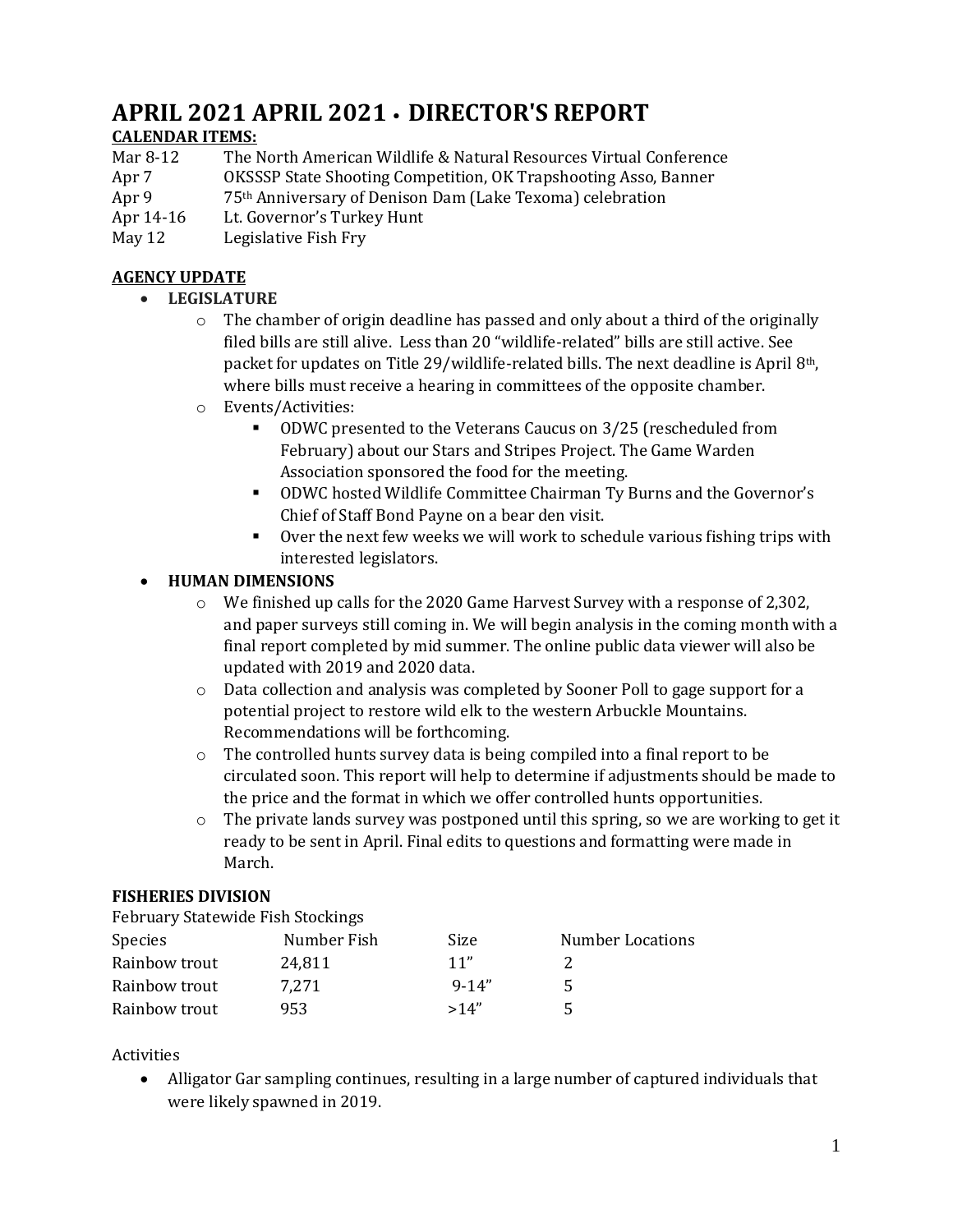- Completed SSP gillnetting surveys at Lake Texoma and provided fish samples to Eastern Ok College, USFWS, and OFRL
- The Watonga dam repair project was awarded to Cedar Ridge General Contracting out of Woodward, OK for \$2,218,777.92.
- Two miles of road at Lake Chambers were reshaped in preparations to be rocked.
- Department Lakes and Boating and Fishing Access projects statewide were inspected following winter storm events.
- Preparations were made for the upcoming walleye production season, and supplies were ordered and gear was repaired.
- Paddlefish broodstock collections were conducted on Keystone Lake in cooperation with USFWS.
- Night electrofishing surveys were conducted in the Arkansas River for Sauger brood-stock
- The Skiatook nursery pond was filled in preparation for threadfin shad production.
- Staff conducted habitat projects on Pine Creek Lake (110 cedar trees into 10 brush piles), Cedar Lake (400+ pieces of piping into 57 fixed substrate fish attractors and 3 catfish spawning structures), Brushy Lake (placed three new brush piles and refurbished three existing brush piles), and Ellsworth Lake (numerous cedar trees).
- Staff gave multiple interviews to various media outlets concerning unprecedented weather events and the potential impacts on Oklahoma's fisheries.
- Oral presentation abstracts were written and submitted for Southern Division AFS annual meeting.
- Species management committees continue to meet and make recommendations regarding the development of species management plans, stocking recommendations, future research proposals, and possible regulation change proposals.
- Preparation for the upcoming Paddlefish, hatchery production and sampling seasons are ongoing, and includes maintenance of equipment and facilities.

## **I&E DIVISION**

- Marketing: Michael Bergin reports round one marketing automated emails have begun and include onboarding emails for new and returning annual license buyers, and reminder emails for customers that abandoned their online shopping cart. So, anyone who buys an annual license will be started on a three-part automated onboarding email series over a two week period catered to whether they are new or returning, and designed to help them find and understand our resources and continue as a hunter or angler. Additionally, anyone who starts a license purchase and leaves the process for at least 24 hours will get an abandoned cart email. These emails highlight resources like our Fishing Resources page, Outdoor Oklahoma Journal, social media outlets and other key webpages on wildlifedepartment.com. They also promote the important R3-enhancing features of Go Outdoors Oklahoma, such as Auto Renew and the app. Additionally, Michael Bergin worked with Academy Sports + Outdoors to continue the successful Refer-A-Friend (RAF) program for the upcoming spring turkey season.
- Division staff set up and ran the OKNASP Grand State Shoot in OKC. The shoot took place over a two day period, and 60 teams participated in the shoot (502 boys and 413 girls). Also, Kelly Boyer conducted a virtual tier 2 OKNASP state shoot for the schools that did not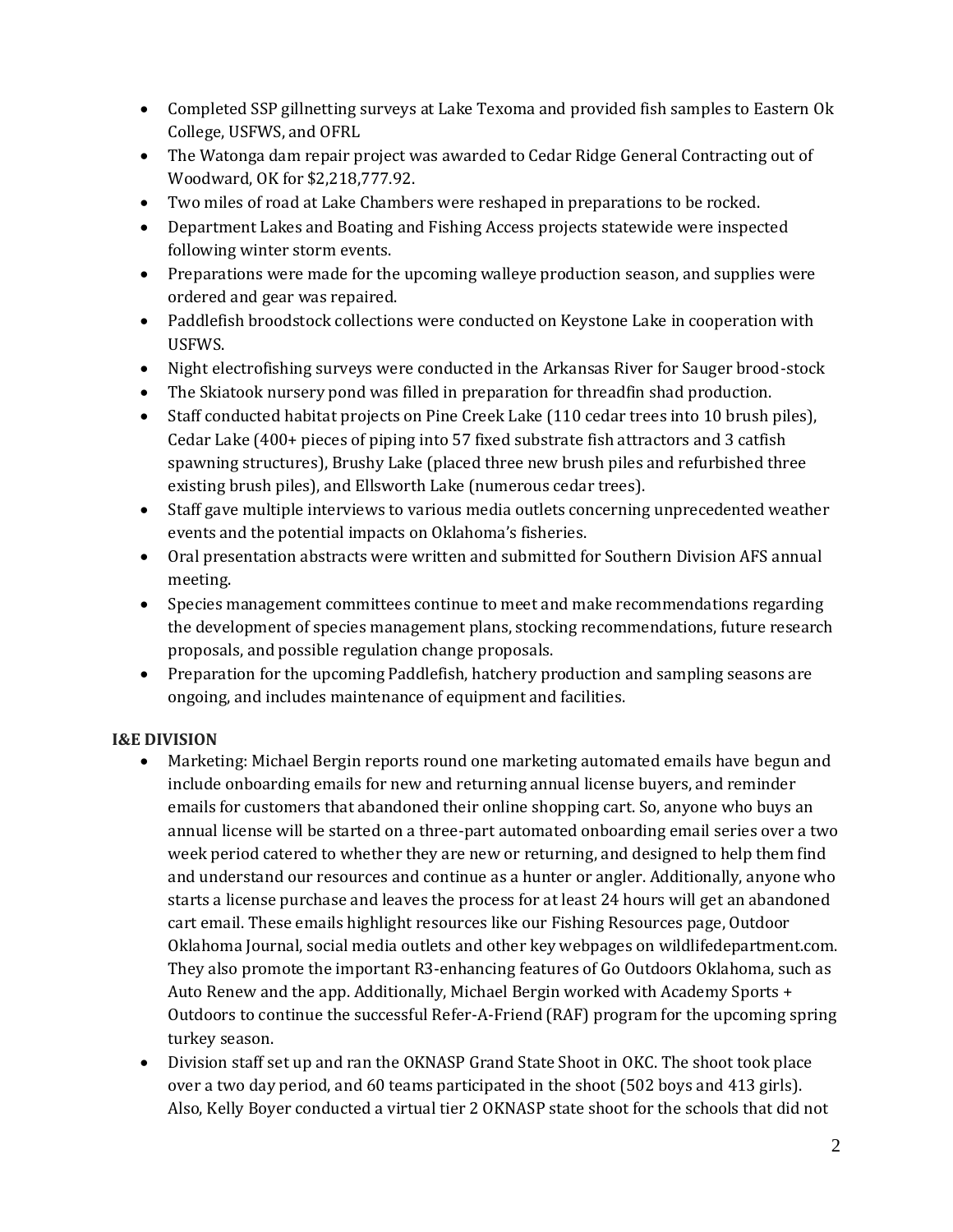qualify for Grand State. 131 teams participated in the virtual state shoot (883 boys and 626 girls).

- Sarah Southerland joined Vicky Skaggs and Betsey York on SEAFWA's Minorities in Natural Resource Committee (MINRC). Sarah also worked to finalize the Limited English Proficiency Plan.
- Division staff set up and ran four OKSSSP regional shoots. Two shoots were held at Coweta, one was in Enid and another shoot was held in Duncan. The top 16 high school teams and 8 Jr. high teams will be participating in the state shoot in El Reno on April 7th.
- Don Brown is also assisting the Foundation with a redo of "Return of the Wetlands" booklet which highlights Hackberry Flat WMA.
- Colin Berg conducted two live interviews with Good Day Tulsa during the past month. He covered information on the Outdoor Oklahoma Readers Photography showcase, time to catch a potential state record, get ready for sand bass fishing and paddlefishing.
- Jena Donnell worked on a "Women in Wildlife" social media series for Women's History Month. She also made plans to launch a new photography contest, the Shutter Slam, aimed to generate awareness of Oklahoma's wildlife diversity. This new photography kicks off in late April. She also worked to provide important information to constituents and media outlets pertaining to a salmonella outbreak among backyard birds, and the recent discovery of zebra mussels in "moss balls" sold at pet stores and used for aquariums.
- Colin Berg held a video conference call with Rick Grundman and Donnie Jones from OGE regarding fishing clinics that could be conducted at OG&E power plants. Plans are underway to train OG&E volunteers to assist with the clinics which will take place in May, June and July.
- Kasie Harriet conducted a pair of virtual learn to hunt courses on places to hunt in different regions of Oklahoma.
- Several communication section employees helped Sarah Southerland execute ODWC's first virtual Rack Madness event. During that week our social media engagement increased 119% overall. The event would not have been possible without the help of wildlife and law enforcement employees who provided their expertise during live events and Instagram "take overs".
- Darrin Hill has been working with the Association of Conservation Information and serves on their Board of Directors. He has helped review several grant proposals and prepare for the annual ACI awards.

# **WILDLIFE DIVISION**

- Personnel are conducting prescribed burns as weather permits. The weather, particularly in western Oklahoma, has not been very conducive for burning. Also, a significant portion of the Atoka PHA recently burned due to a wild/arson fire. That fire was mostly a backing fire, and actually burned in a beneficial manner.
- Winter disking, primarily done to enhance/encourage sunflower production for dove feeding fields, was completed, and work is underway to prepare and start planting spring and summer plots.